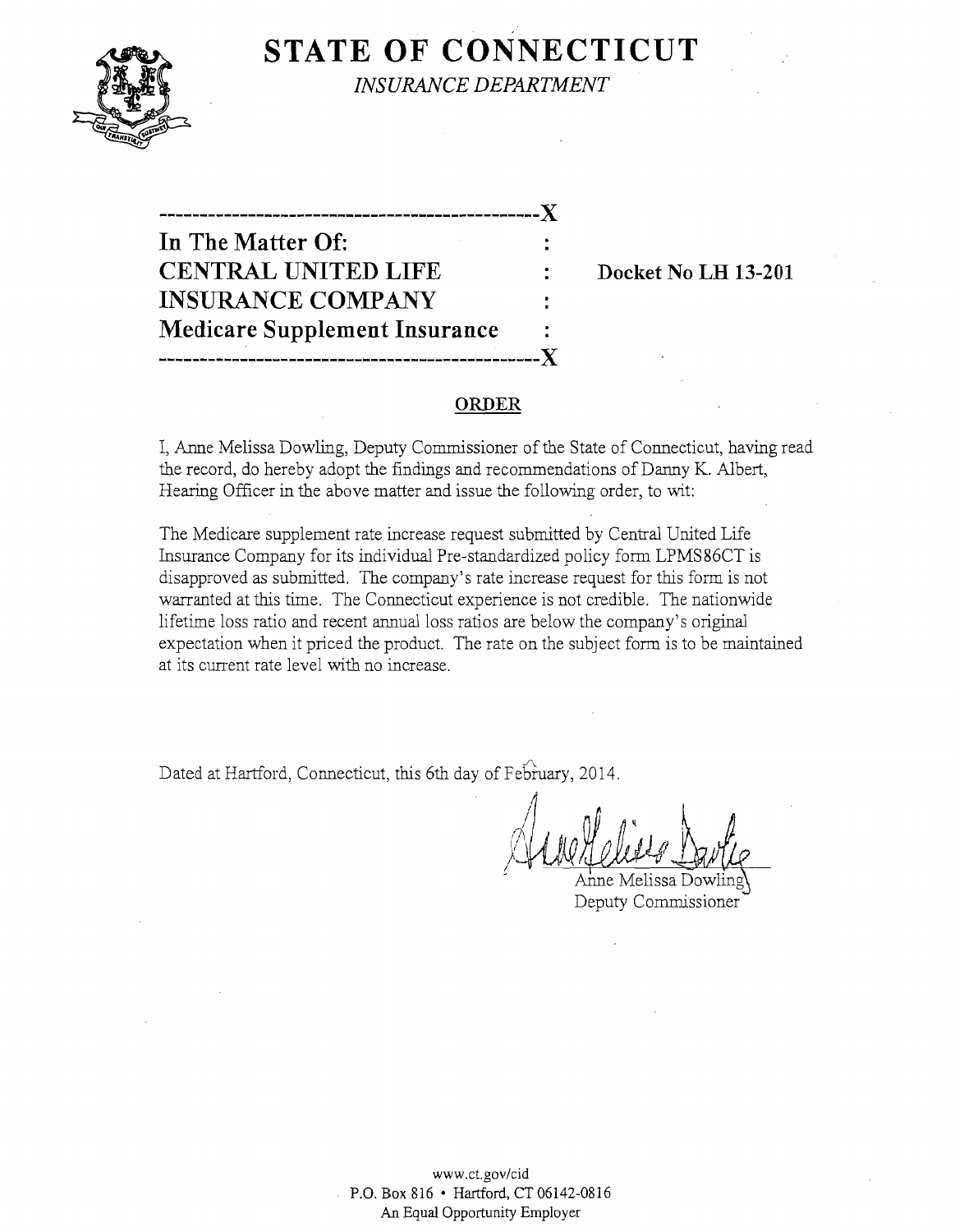# **STATE OF CONNECTICUT**



*INSURANCE DEPARTMENT* 

**-----------------------------------------------J( In The Matter Of: CENTRAL UNITED LIFE : Docket No. LH 13-201 INSURANCE COMPANY Medicare Supplement Insurance -----------------------------------------------J(** 

## **PROPOSED FINAL DECISION**

#### 1. **INTRODUCTION**

The Insurance Commissioner of the State of Connecticut is empowered to review rates charged for individual and group Medicare supplement policies sold to any resident of this State who is eligible for Medicare. The source for this regulatory authority is contained in Chapter 700c and Section 38a-495a of the Connecticut General Statutes.

After due notice a hearing was held at the Insurance Department in Hartford on January 28, 2014, to consider whether or not the rate increase requested by Central United Life Insurance Company on its individual Pre-standardized supplement business should be approved.

No members from the general public attended the hearing.

No company representatives attended the hearing.

The hearing was conducted in accordance with the requirements of Section 38a-474, Connecticut General Statutes, the Uniform Administrative Procedures Act, Chapter 54 of the Connecticut General Statutes, and the Insurance Department Rules of Practice, Section 38a-8-1 et seq. of the Regulations of Connecticut State Agencies.

A Medicare supplement (or Medigap) policy is a private health insurance policy sold on an individual or group basis which provides benefits that are additional to the benefits provided by Medicare. For many years Medicare supplement policies have been highly regulated under both state and federal law to protect the interests of persons eligible for Medicare who depend on these policies to provide additional coverage for the costs of health care.

Effective December 1,2005, Connecticut amended its program of standardized Medicare supplement policies in accordance with Section 38a-495a of the Connecticut General Statutes, and Sections 38a-495a-1 through 38a-495a-21 of the Regulations of Connecticut Agencies. This program, which conforms to federal requirements, provides that all insurers offering Medicare supplement policies for sale in the state must offer the basic "core" package of benefits known as Plan A. Insurers may also offer anyone or more of eleven other plans (Plans B through N).

> www.ct.gov/cid P.O. Box 816 • Hartford, CT 06142-0816 An Equal Opportunity Employer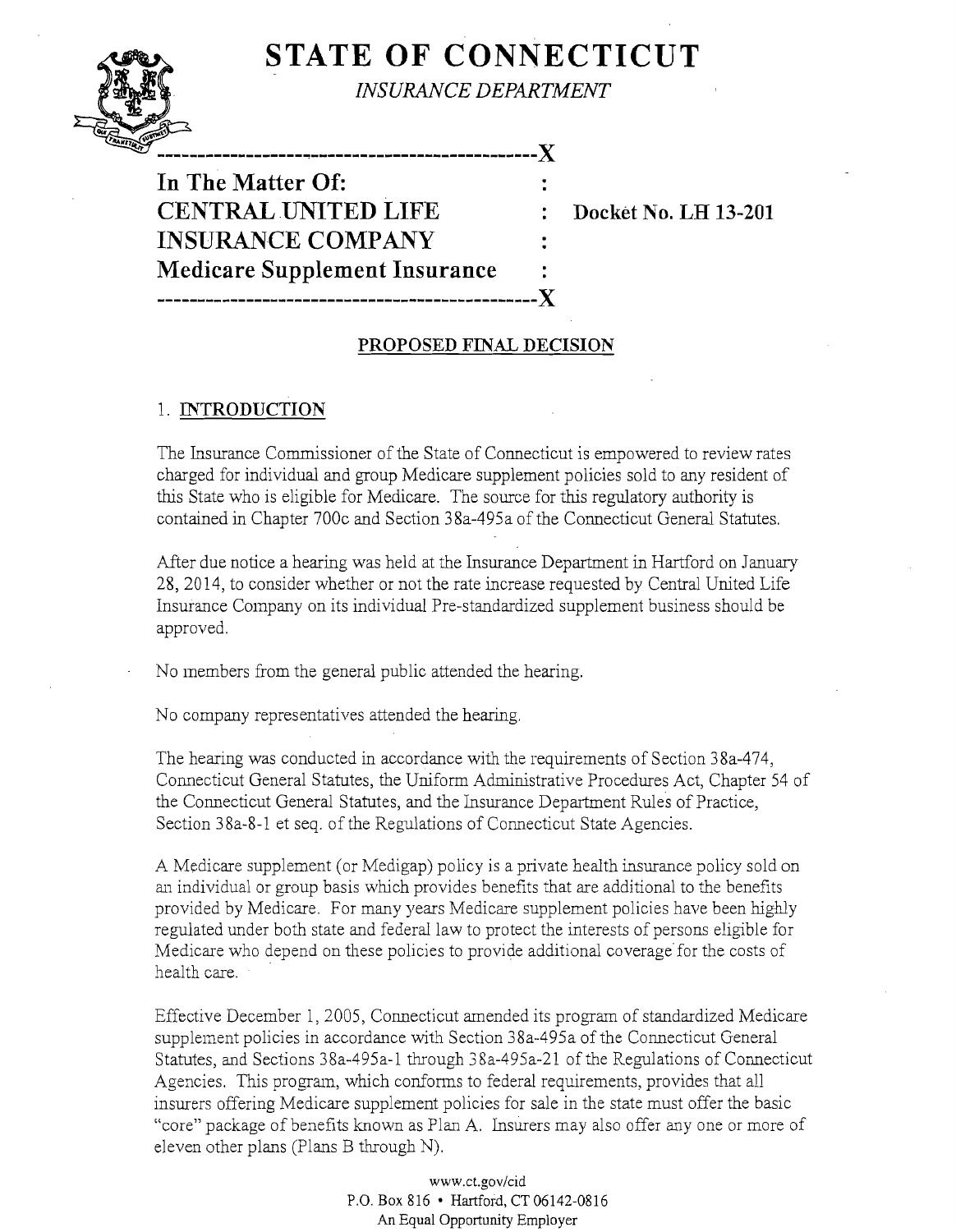Effective January 1,2006, in accordance with Section 38a-495c ofthe Connecticut General Statutes (as amended by Public Act 05-20) premiums for all Medicare supplement policies in the state must use community rating. Rates for Plans A through N must be computed without regard to age, gender, previous claims history or the medical condition of any person covered by a Medicare supplement policy or certificate.

The statute provides that coverage under Plan A through N may not be denied on the basis of age, gender, previous claims history or the medical condition of any covered person. Insurers may exclude benefits for losses incurred within six months from the effective date of coverage based on a pre-existing condition.

Effective October 1, 1998, carriers that offer Plan B or Plan C must make these plans as well as Plan A, available to all persons eligible for Medicare by reason of disability.

Insurers must also make the necessary arrangements to receive notice of all claims paid by Medicare for their insureds so that supplemental benefits can be computed and paid without requiring insureds to file claim forms for such benefits. This process of direct notice and automatic claims payment is commonly referred to as "piggybacking" or "crossover".

Sections 38a-495 and 38a-522 of the Connecticut General Statutes, and Section 38a-495a-10 of the Regulations of Connecticut Agencies, state that individual and group Medicare supplement policies must have anticipated loss ratios of 65% and 75%, respectively. Under Sections 38a-495-7 and 38a-495a-l0 of the Regulations of Connecticut Agencies, filings for rate increases must demonstrate that actual and expected losses in relation to premiums meet these standards, and anticipated loss ratios for the entire future period for which the requested premiums are calculated to provide coverage must be expected to equal or exceed the appropriate loss ratio standard.

Section 38a-473 of the Connecticut General Statutes provides that no insurer may incorporate in its rates for Medicare supplement policies factors for expenses that exceed 150% of the average expense ratio for that insurer's entire written premium for all lines of health insurance for the previous calendar year.

### II. **FINDING OF FACT**

After reviewing the exhibits entered into the record of this proceeding, and utilizing the experience, technical competence and specialized knowledge of the Insurance Department, the undersigned makes the following findings of fact:

- 1. Central United Life Insurance Company has requested a rate increase of 7.5% for its individual pre-standardized Medicare supplement form LPMS86CT.
- 2. There is one in-force policy in Connecticut and 339 nationwide as of 9/30/2013.
- 3. Central United certified that their expense factor is in compliance with section 38a-473, e.G.S.
- 4. The lifetime loss ratio for each form is expected to satisfy the Connecticut regulatory loss ratio requirement of 65%.